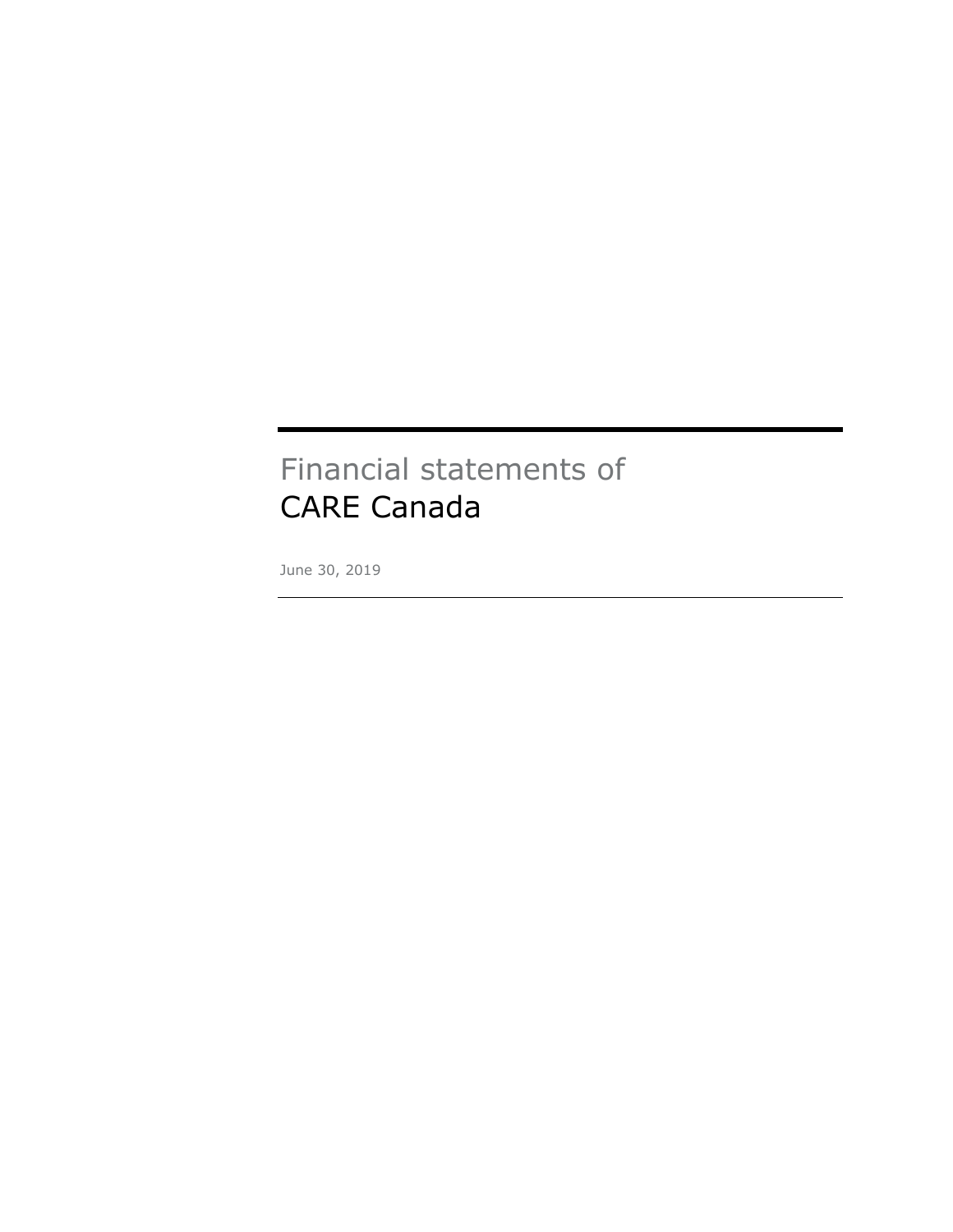| Independent Auditor's Report          | $1 - 2$ |
|---------------------------------------|---------|
| Statement of financial position       | 3       |
| Statement of operations               | 4       |
| Statement of changes in fund balances | 5.      |
| Statement of cash flows               | 6       |
| Notes to the financial statements     | 7-15    |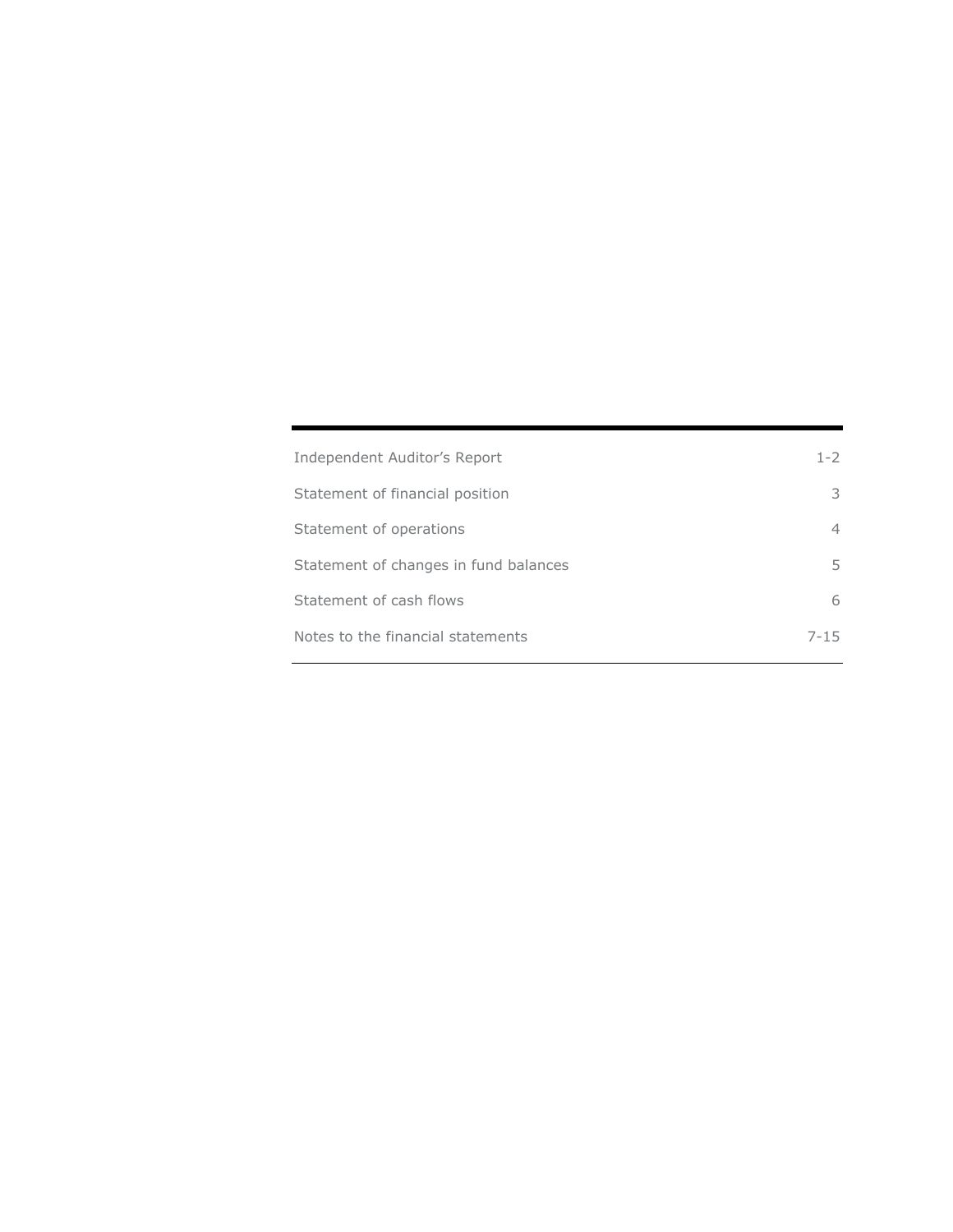# Deloitte.

Deloitte LLP 100 Queen Street Suite 1600 Ottawa ON K1P 5T8 Canada

Tel: 613-236-2442 Fax: 613-236-2195 www.deloitte.ca

# **Independent Auditor's Report**

To the Board of Directors of CARE Canada

# **Opinion**

We have audited the financial statements of CARE Canada (the "Organization"), which comprise the statement of financial position as at June 30, 2019, and the statements of operations, changes in fund balances and cash flows for the year then ended, and notes to the financial statements, including a summary of significant accounting policies (collectively referred to as the "financial statements").

In our opinion, the accompanying financial statements present fairly, in all material respects, the financial position of the Organization as at June 30, 2019, and the results of its operations and its cash flows for the year then ended in accordance with Canadian accounting standards for not-for-profit organizations.

# **Basis for Opinion**

We conducted our audit in accordance with Canadian generally accepted auditing standards ("Canadian GAAS"). Our responsibilities under those standards are further described in the Auditor's Responsibilities for the Audit of the Financial Statements section of our report. We are independent of the Organization in accordance with the ethical requirements that are relevant to our audit of the financial statements in Canada, and we have fulfilled our other ethical responsibilities in accordance with these requirements. We believe that the audit evidence we have obtained is sufficient and appropriate to provide a basis for our opinion.

#### **Responsibilities of Management for the Financial Statements**

Management is responsible for the preparation and fair presentation of the financial statements in accordance with Canadian accounting standards for not-for-profit organizations, and for such internal control as management determines is necessary to enable the preparation of financial statements that are free from material misstatement, whether due to fraud or error.

In preparing the financial statements, management is responsible for assessing the Organization's ability to continue as a going concern, disclosing, as applicable, matters related to going concern and using the going concern basis of accounting unless management either intends to liquidate the Organization or to cease operations, or has no realistic alternative but to do so.

# **Auditor's Responsibilities for the Audit of the Financial Statements**

Our objectives are to obtain reasonable assurance about whether the financial statements as a whole are free from material misstatement, whether due to fraud or error, and to issue an auditor's report that includes our opinion. Reasonable assurance is a high level of assurance, but is not a guarantee that an audit conducted in accordance with Canadian GAAS will always detect a material misstatement when it exists. Misstatements can arise from fraud or error and are considered material if, individually or in the aggregate, they could reasonably be expected to influence the economic decisions of users taken on the basis of these financial statements.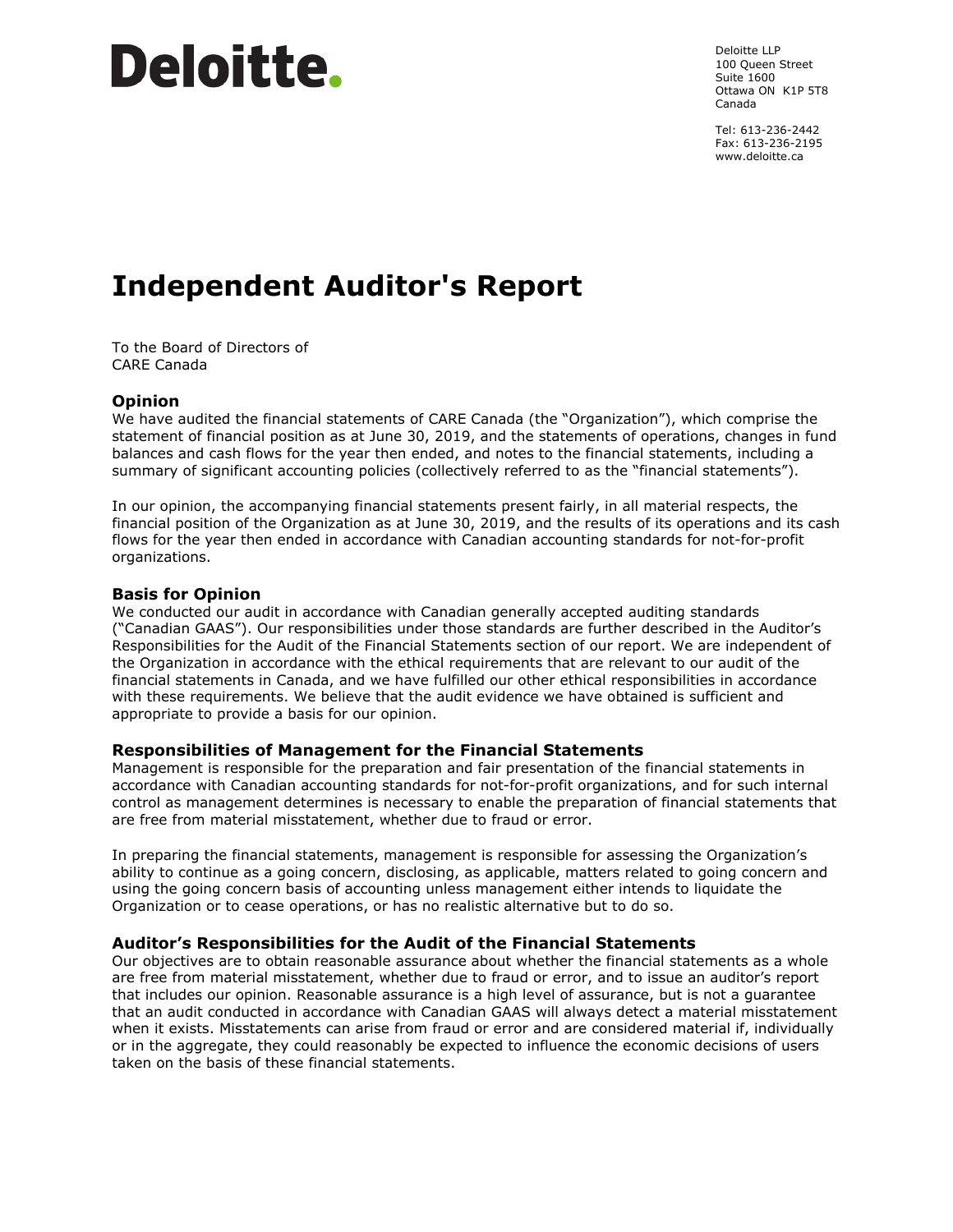As part of an audit in accordance with Canadian GAAS, we exercise professional judgment and maintain professional skepticism throughout the audit. We also:

- Identify and assess the risks of material misstatement of the financial statements, whether due to fraud or error, design and perform audit procedures responsive to those risks, and obtain audit evidence that is sufficient and appropriate to provide a basis for our opinion. The risk of not detecting a material misstatement resulting from fraud is higher than for one resulting from error, as fraud may involve collusion, forgery, intentional omissions, misrepresentations, or the override of internal control.
- Obtain an understanding of internal control relevant to the audit in order to design audit procedures that are appropriate in the circumstances, but not for the purpose of expressing an opinion on the effectiveness of the Organization's internal control.
- Evaluate the appropriateness of accounting policies used and the reasonableness of accounting estimates and related disclosures made by management.
- Conclude on the appropriateness of management's use of the going concern basis of accounting and, based on the audit evidence obtained, whether a material uncertainty exists related to events or conditions that may cast significant doubt on the Organization's ability to continue as a going concern. If we conclude that a material uncertainty exists, we are required to draw attention in our auditor's report to the related disclosures in the financial statements or, if such disclosures are inadequate, to modify our opinion. Our conclusions are based on the audit evidence obtained up to the date of our auditor's report. However, future events or conditions may cause the Organization to cease to continue as a going concern.
- Evaluate the overall presentation, structure and content of the financial statements, including the disclosures, and whether the financial statements represent the underlying transactions and events in a manner that achieves fair presentation.

We communicate with those charged with governance regarding, among other matters, the planned scope and timing of the audit and significant audit findings, including any significant deficiencies in internal control that we identify during our audit.

Deloitte LLP

Chartered Professional Accountants Licensed Public Accountants December 4, 2019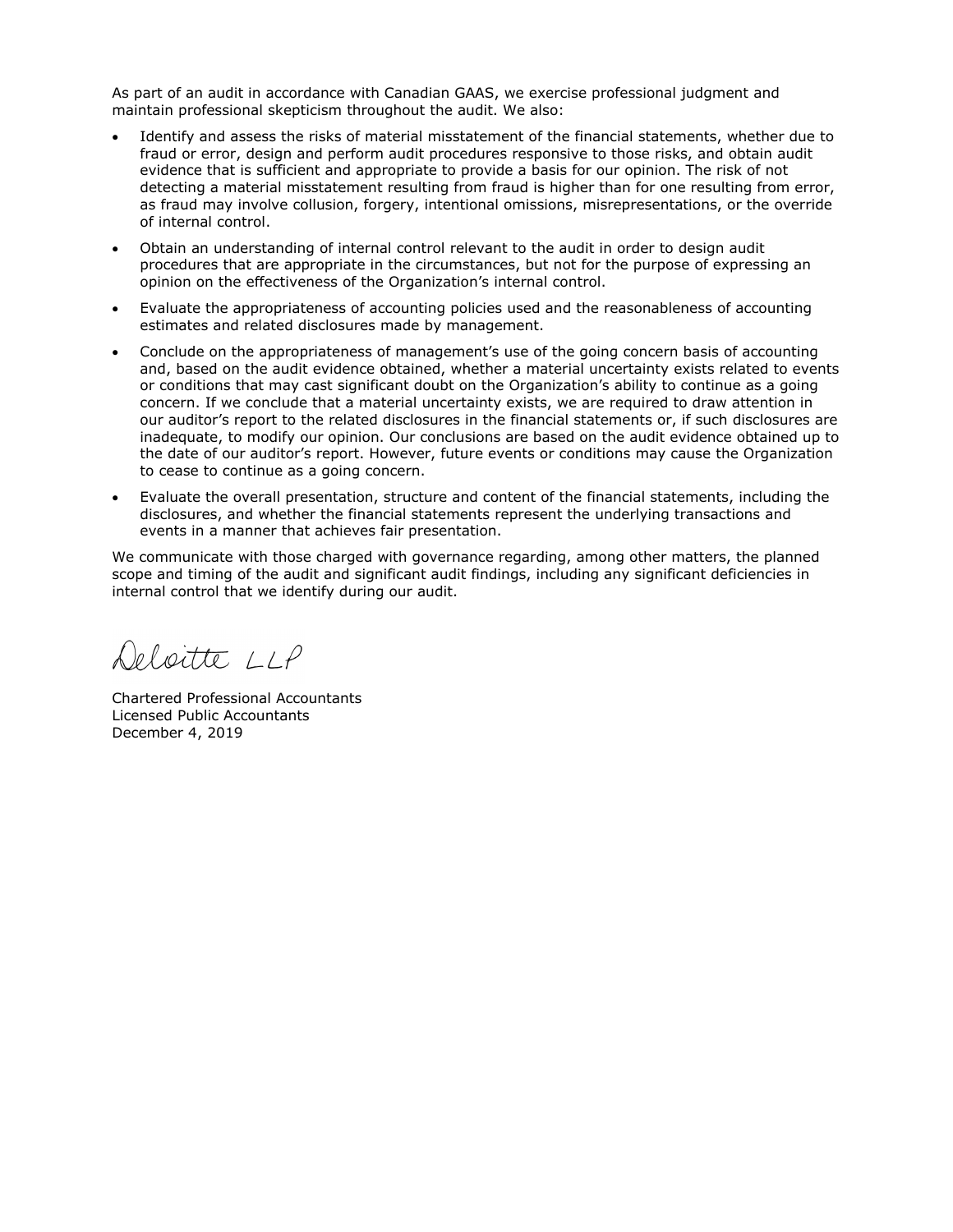**Statement of financial position** As at June 30, 2019 (In thousands of dollars)

|                                                          | <b>Notes</b>   | 2019<br>\$   | 2018<br>\$           |
|----------------------------------------------------------|----------------|--------------|----------------------|
| <b>Assets</b>                                            |                |              |                      |
| Current assets                                           |                |              |                      |
| Cash and cash equivalents                                |                | 32,329       | 36,480               |
| Amounts receivable                                       |                | 2,923        | 3,747                |
| Contributions receivable from donors                     | $\overline{4}$ | 6,093        | 5,652                |
| Prepaid expenses                                         |                | 455          | 243                  |
|                                                          |                | 41,800       | 46,122               |
| Restricted investments                                   | $\overline{4}$ | 245          | 246                  |
| Loans receivable                                         | 9              | 331          | 328                  |
| Capital assets                                           | 5              | 3,587        | 3,473                |
|                                                          |                | 45,963       | $\overline{50, 169}$ |
|                                                          |                |              |                      |
| <b>Liabilities</b>                                       |                |              |                      |
| <b>Current liabilities</b>                               |                |              |                      |
| Accounts payable and accrued liabilities                 |                | 7,568<br>157 | 8,562<br>214         |
| Government remittances payable<br>Deferred contributions |                |              |                      |
| Current portion of long-term debt                        | 4<br>6         | 31,933       | 34,371               |
|                                                          |                | 39,658       | 84<br>43,231         |
|                                                          |                |              |                      |
| Deferred contributions                                   | $\overline{4}$ | 230          | 230                  |
|                                                          |                | 39,888       | 43,461               |
| Commitments, contingent liabilities and guarantees       | 10 and 11      |              |                      |
|                                                          |                |              |                      |
| <b>Fund balances</b>                                     |                |              |                      |
| Annual Fund                                              |                |              |                      |
| Unrestricted                                             |                | 2,409        | 3,075                |
| Invested in capital assets                               |                | 3,587        | 3,389                |
| Venture and Emergency Fund                               |                | 79           | 244                  |
|                                                          |                | 6,075        | 6,708                |
|                                                          |                | 45,963       | 50,169               |

The accompanying notes are an integral part of the financial statements.

# On behalf of the Board

\_\_\_\_\_\_\_\_\_\_\_\_\_\_\_\_\_\_\_\_\_\_\_\_\_\_\_\_\_\_\_, Director

\_\_\_\_\_\_\_\_\_\_\_\_\_\_\_\_\_\_\_\_\_\_\_\_\_\_\_\_\_\_\_, Director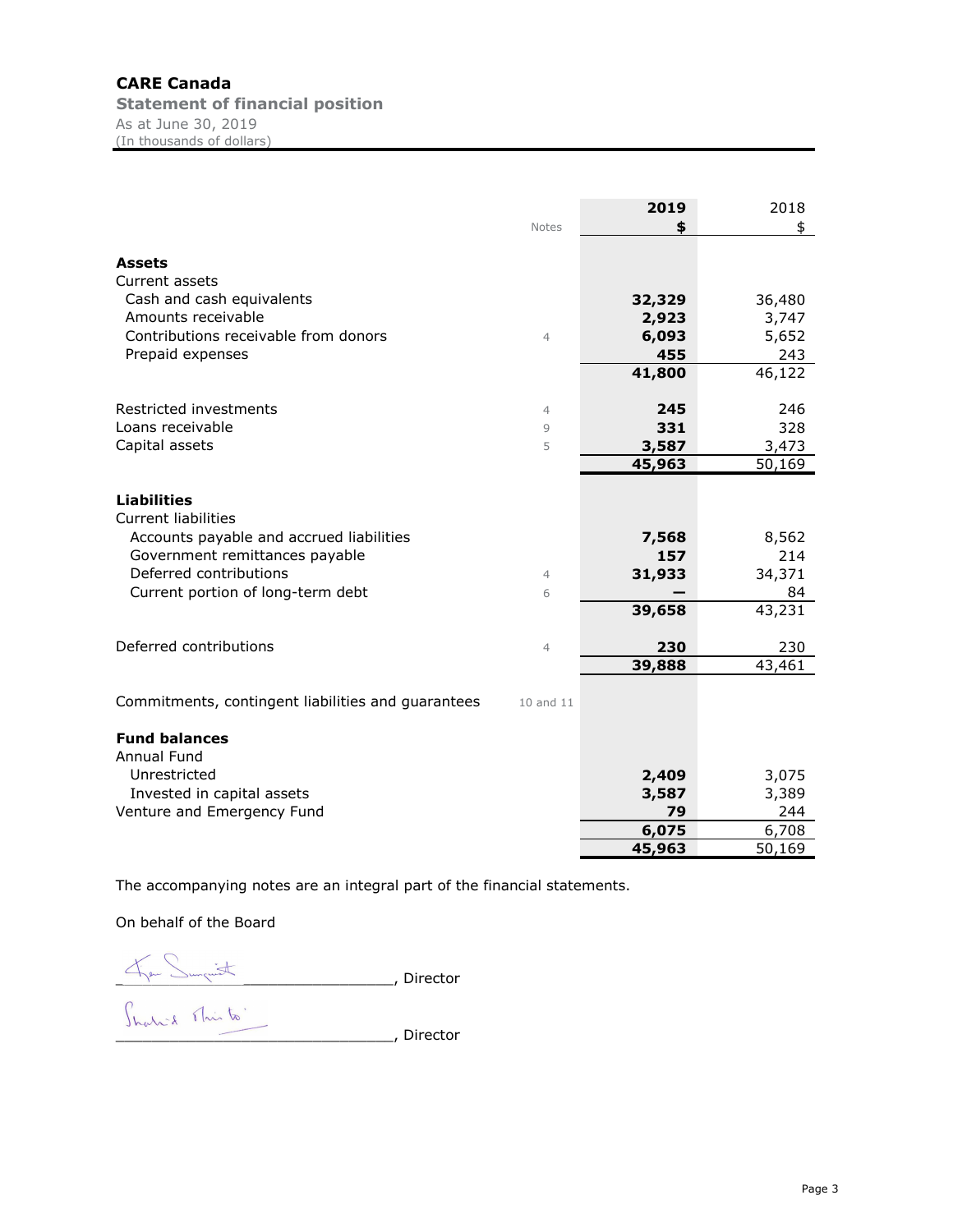**Statement of operations** Year ended June 30, 2019 (In thousands of dollars)

|                                                            | 2019    | 2018    |
|------------------------------------------------------------|---------|---------|
|                                                            | \$      | \$      |
|                                                            |         |         |
| <b>Support and revenue</b>                                 |         |         |
| Fundraising                                                | 6,335   | 9,484   |
| Canadian funded                                            | 51,683  | 56,710  |
| Globally funded                                            | 18,223  | 24,039  |
| <b>CARE International members</b>                          | 35,061  | 31,939  |
| Miscellaneous and investment revenue                       | 1,627   | 1,489   |
|                                                            | 112,929 | 123,661 |
|                                                            |         |         |
| <b>Expenses</b>                                            |         |         |
| Program activities                                         |         |         |
| Humanitarian programs                                      | 57,278  | 57,939  |
| Development programs                                       |         |         |
| Food & Nutrition Security and Resilience to Climate Change | 23,090  | 31,911  |
| A Life Free from Violence                                  | 94      | 168     |
| Sexual, Reproductive and Maternal Health                   | 6,591   | 5,083   |
| Women's Economic Empowerment                               | 7,286   | 10,543  |
| Other                                                      | 7,563   | 6,308   |
| Country office management and international programming    | 3,189   | 3,945   |
|                                                            | 105,091 | 115,897 |
|                                                            |         |         |
| <b>Support services</b>                                    |         |         |
| Management and general                                     | 6,031   | 5,262   |
| Fundraising, public and donor relations                    | 1,701   | 1,478   |
| Membership in CARE International                           | 739     | 811     |
|                                                            | 8,471   | 7,551   |
|                                                            | 113,562 | 123,448 |
| (Deficiency) excess of revenue over expenses               | (633)   | 213     |

The accompanying notes are an integral part of the financial statements.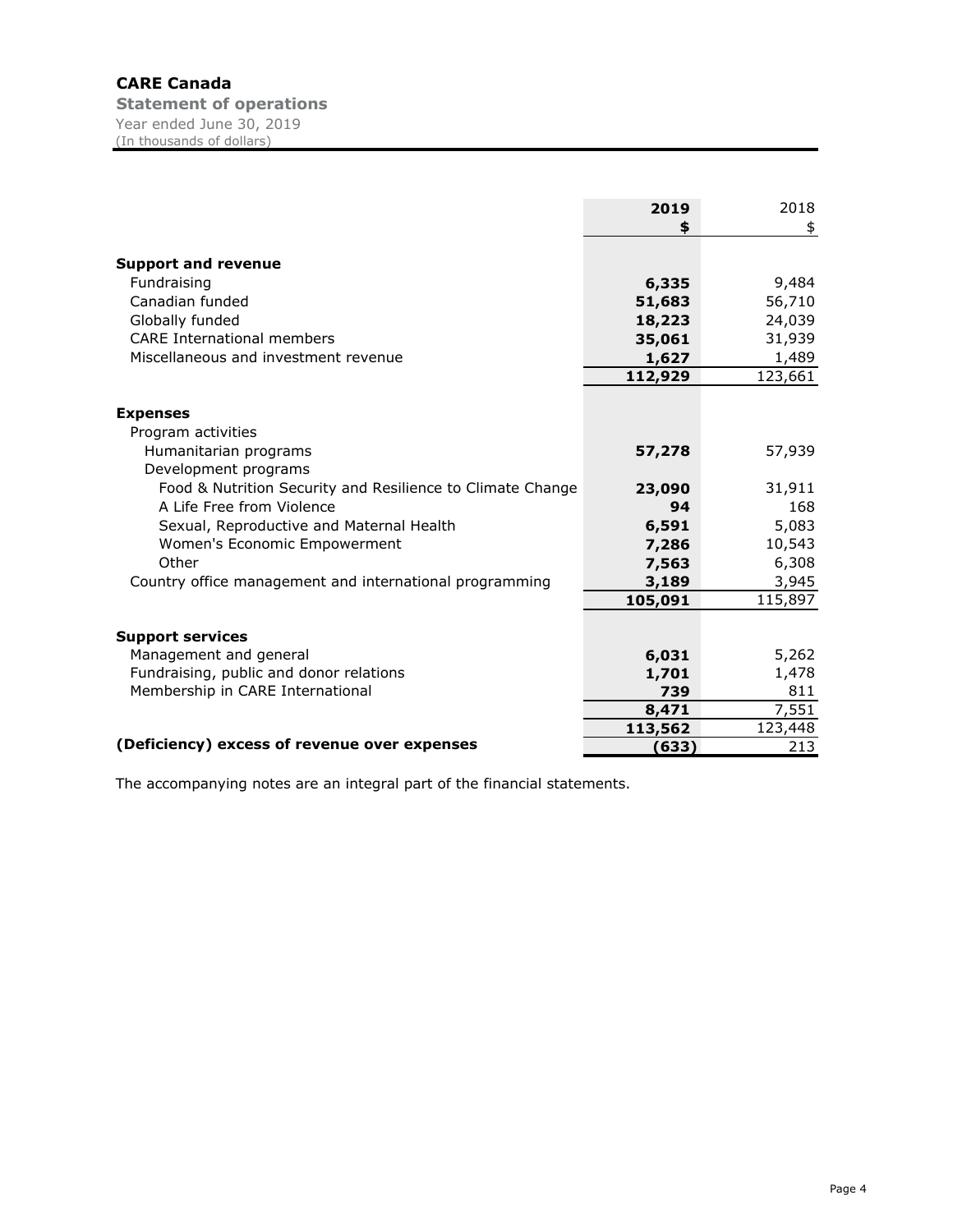**Statement of changes in fund balances** Year ended June 30, 2019 (In thousands of dollars)

|                                                       |   | <b>Annual Fund</b>                          |                               | <b>Total</b>        | Total |       |
|-------------------------------------------------------|---|---------------------------------------------|-------------------------------|---------------------|-------|-------|
| Notes                                                 |   | <b>Venture and</b><br><b>Emergency Fund</b> | Invested in<br>capital assets | <b>Unrestricted</b> | 2019  | 2018  |
|                                                       |   |                                             |                               |                     |       |       |
| Fund balances, beginning of year                      |   | 244                                         | 3,389                         | 3,075               | 6,708 | 6,495 |
| (Deficiency) excess of revenue over expenses          |   |                                             |                               | (633)               | (633) | 213   |
| Interfund transfer                                    | 3 | (165)                                       |                               | 165                 |       |       |
| Net change in invested in capital assets <sup>1</sup> |   |                                             | 198                           | (198)               |       |       |
| Fund balances, end of year                            |   | 79                                          | 3,587                         | 2,409               | 6,075 | 6,708 |
|                                                       |   |                                             |                               |                     |       |       |
| <sup>1</sup> Net change in invested in capital assets |   |                                             |                               |                     |       |       |
| Acquisition of capital assets                         |   | 167                                         |                               |                     |       |       |
| Amortization of capital assets                        |   | (53)                                        |                               |                     |       |       |
| Repayment of long-term debt                           |   | 84                                          |                               |                     |       |       |
|                                                       |   | 198                                         |                               |                     |       |       |
|                                                       |   |                                             |                               |                     |       |       |

The accompanying notes are an integral part of the financial statements.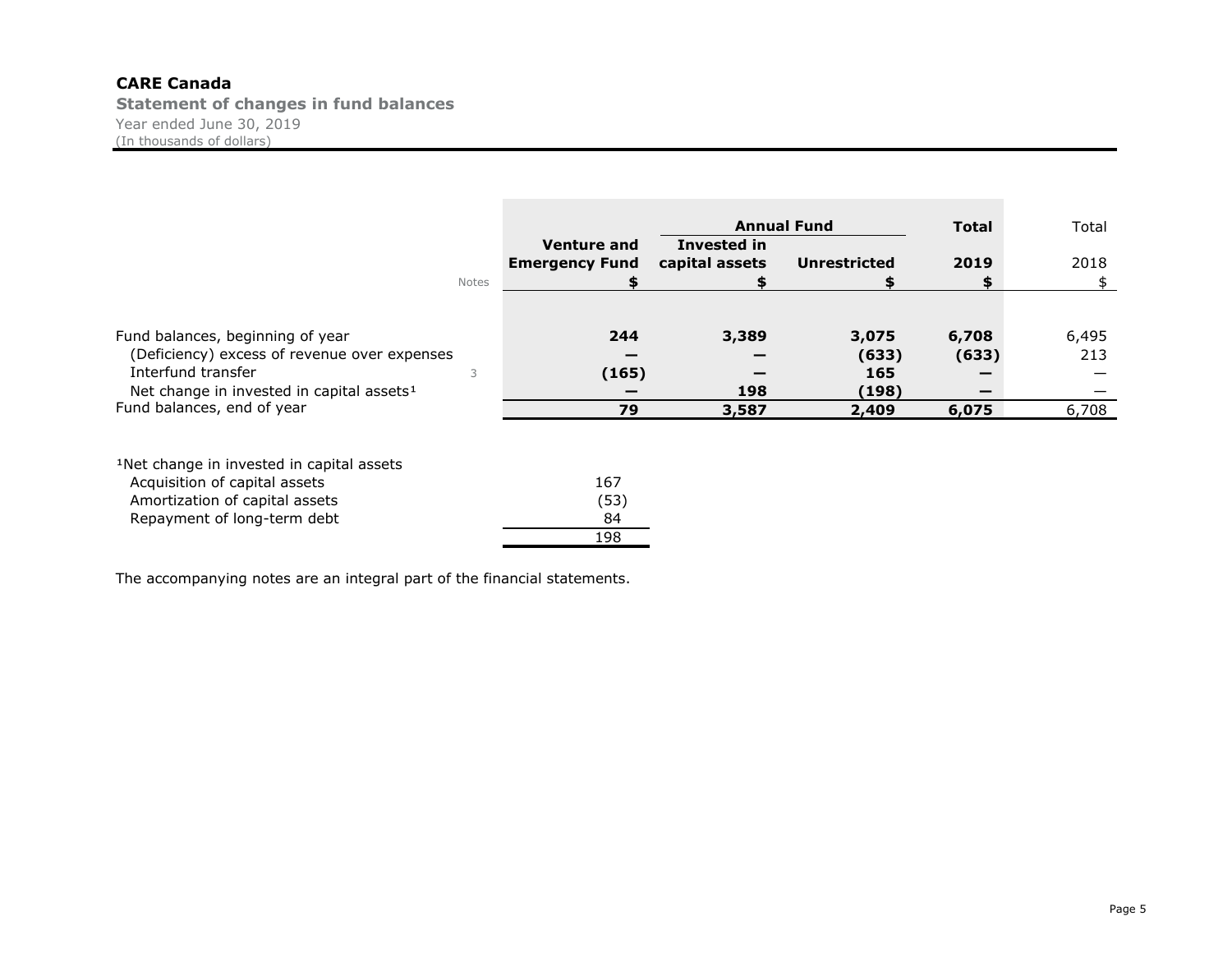**Statement of cash flows** Year ended June 30, 2019 (In thousands of dollars)

|                                                                         | 2019<br>\$ | 2018<br>\$. |
|-------------------------------------------------------------------------|------------|-------------|
| <b>Operating activities</b>                                             |            |             |
| (Deficiency) excess of revenue over expenses<br>Item not affecting cash | (633)      | 213         |
| Amortization of capital assets                                          | 53         | 129         |
|                                                                         | (580)      | 342         |
| Changes in non-cash operating working capital items                     |            |             |
| Decrease in amounts receivable                                          | 824        | 1,137       |
| Increase in contributions receivable from donors                        | (441)      | (388)       |
| Increase in prepaid expenses                                            | (212)      | (4)         |
| (Decrease) increase in accounts payable and accrued liabilities         | (994)      | 1,389       |
| (Decrease) increase in government remittances payable                   | (57)       | 58          |
| Decrease in deferred contributions                                      | (2,438)    | (8, 291)    |
|                                                                         | (3,898)    | (5,757)     |
| <b>Investing activities</b>                                             |            |             |
| Acquisition of capital assets                                           | (167)      | (12)        |
| Increase in loans receivable                                            | (3)        | (14)        |
| Decrease (increase) in restricted investments                           | 1          | (6)         |
|                                                                         | (169)      | (32)        |
| <b>Financing activities</b>                                             |            |             |
| Repayment of long-term debt                                             | (84)       | (245)       |
| Net decrease in cash                                                    | (4, 151)   | (6,034)     |
| Cash and cash equivalents, beginning of year                            | 36,480     | 42,514      |
| Cash and cash equivalents, end of year                                  | 32,329     | 36,480      |

The accompanying notes are an integral part of the financial statements.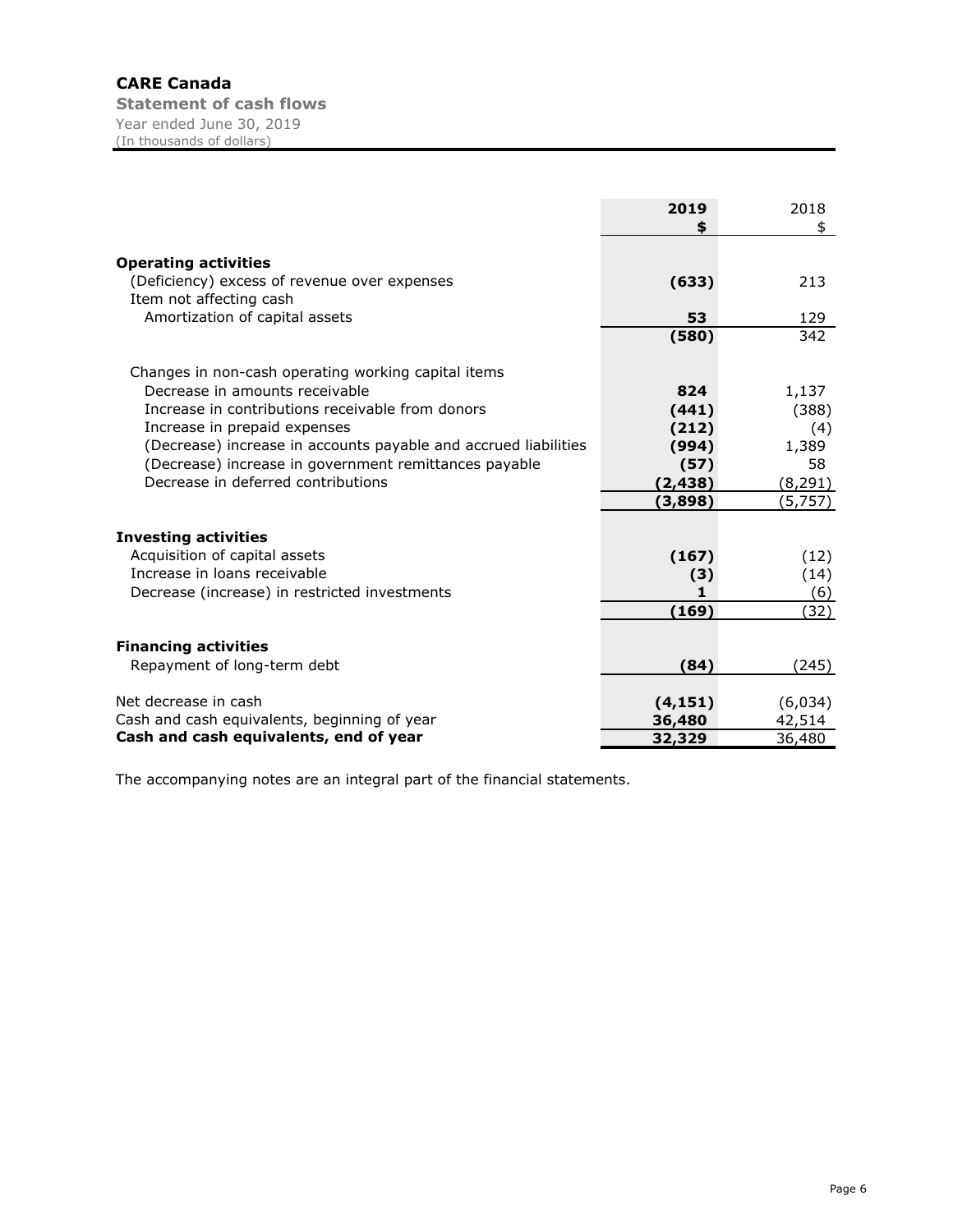# **1. Description of the organization**

CARE Canada was established in 1946 and was incorporated in 1977 under Part II of the *Canada Corporations Act*. In 2014, CARE Canada received a certificate of continuance under the *Canada Not-for-profit Corporations Act*. CARE Canada is a not-for-profit, non-governmental organization in the field of relief, reconstruction and development in developing countries and is governed by a volunteer Board of Directors whose services are provided at no cost to CARE Canada.

CARE Canada is a registered charitable organization for purposes of the *Income Tax Act* (Canada) and as such is not subject to income tax. CARE Canada is an independent member of CARE International.

# **2. Accounting policies**

#### *Basis of presentation*

These financial statements include the assets and liabilities of CARE Canada's Canadian operations and the six (six in 2018) overseas country offices (Chad, Cuba, Indonesia, Kenya, Zambia and Zimbabwe) for which it has responsibility, and the revenues and expenses for which CARE Canada and its six overseas country offices enter into contracts with donors for the funding of projects.

Care Canada's country office in Kenya includes operations from CARE Somalia and CARE East and Central Africa Regional Management Unit (ECARMU) for which CARE USA is the lead member firm. In 2008, a memorandum of understanding (MOU) was signed between CARE Canada and CARE USA which limits CARE Canada's liabilities and provides CARE Canada indemnity over CARE Somalia and ECARMU's operations.

In 2019, CARE Canada established a Board of Directors for CARE International in Kenya to provide direction and oversight of the Organization's affairs as per the Kenya Government requirements. CARE Canada has the exclusive right to appoint the directors of the Board.

#### *Controlled entities*

CARE Canada established the CEP Investment Trust in 2007 and provided the trust with longterm loans to facilitate investments in pro-poor businesses in the Third World. CARE Canada is the sole beneficiary of the CEP Investment Trust. The CEP Investment Trust's financial statements have not been consolidated with CARE Canada's financial statements. The CEP Investment Trust has a December 31 year-end.

#### *Fund accounting*

CARE Canada follows the restricted fund method of accounting for contributions. To ensure observance of limitations and restrictions placed on the use of resources available to CARE Canada, the accounts of CARE Canada are classified for reporting purposes into funds in accordance with activities or objectives specified by the donors or in accordance with the directives issued by the Board of Directors. Transfers between funds are recorded as approved by CARE Canada's Board of Directors.

The Annual Fund reports resources to be used for CARE Canada's programs and administrative activities. This fund reports unrestricted resources and restricted contributions.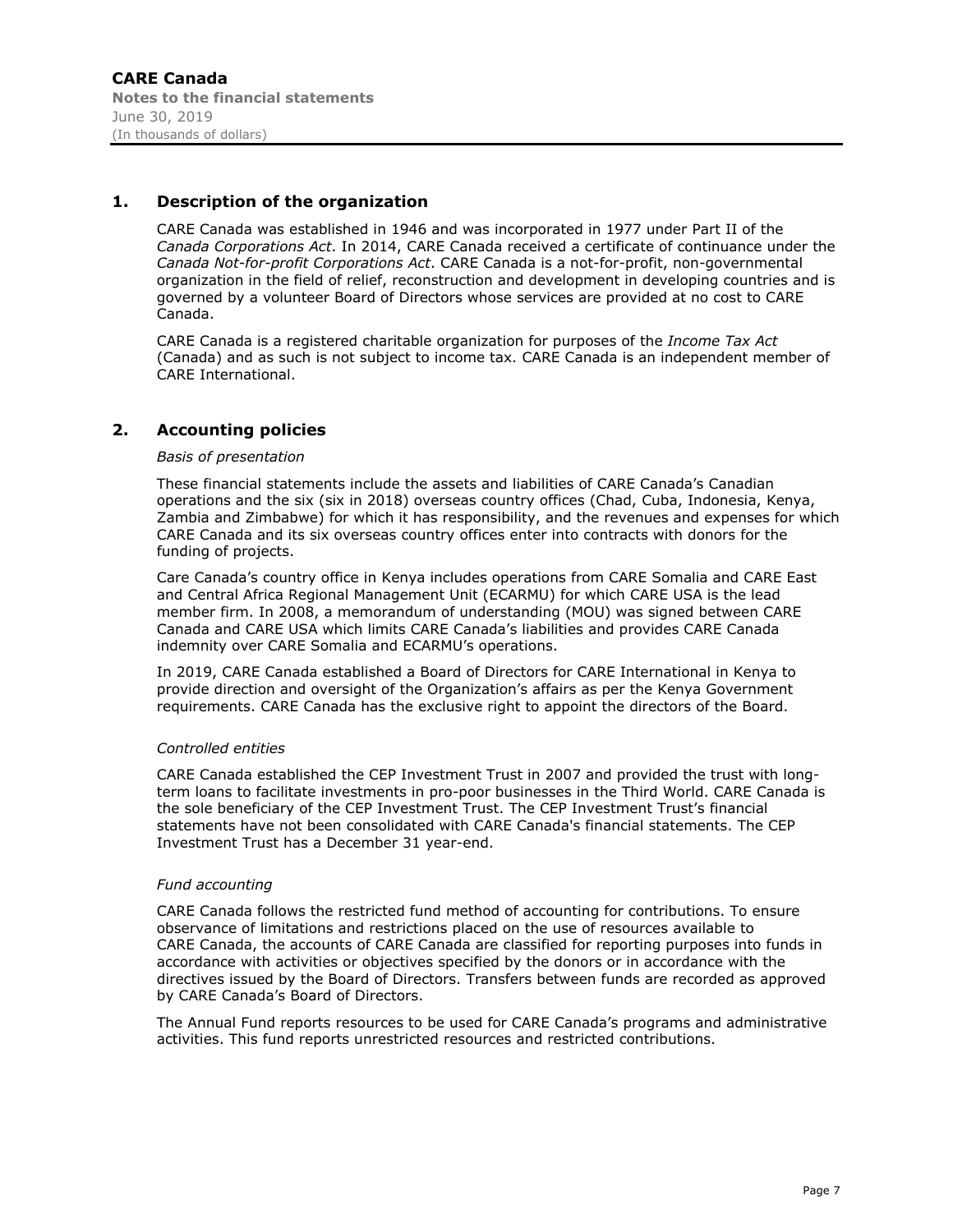# **2. Accounting policies (continued)**

#### *Fund accounting (continued)*

The Venture and Emergency Fund includes donations and contributions of which the use is restricted by the donors for:

- the Emergency Relief Rapid Response Program to be used as a vehicle to help at the very onset of a crisis; and
- the Pro-Poor Business Program to be used to effectively reduce poverty by utilizing market mechanisms and business enterprise functions designed to put more income into the hands of poor people.

#### *Revenue recognition*

Unrestricted contributions are recorded as revenue of the Annual Fund in the year received or receivable, if the amount can be reasonably estimated and collection is reasonably assured.

Restricted contributions related to general operations are recognized as revenue in the Annual Fund in the year in which the related expenses are incurred.

Investment income earned in the Venture and Emergency Fund is recognized as revenue in the Venture and Emergency Fund or the Annual Fund depending on the nature of any restrictions imposed by the donor. Other investment revenue is recognized as revenue of the Annual Fund when earned.

#### *Canadian funded and globally funded*

CARE Canada enters into contracts with the Canadian government (the department of Global Affairs Canada (GAC)) and other donors for the funding of projects in various countries. These funds are recorded as revenue of the Annual Fund as related expenses are incurred. Any indirect cost recovery, management fee or procurement fee that are applicable to CARE Canada are recorded as revenue of the Annual Fund in accordance with the terms in the individual contracts.

The portion of the contributions that relates to a future period is deferred and recognized as revenue of the Annual Fund in the period in which the contributions are spent. Any contribution expended in excess of the contributions received from the donors is shown in the statement of financial position as contributions receivable from donors.

#### *Contributions and donated services*

Contributions in kind received from multilateral donors, the Canadian government and other organizations are recorded as revenue and program activity expenses at fair value.

Wherever government and local communities in countries in which CARE Canada operates contribute labour services, transportation and storage facilities to various projects, the value of such contributions is not reflected in the financial statements because of the difficulty of measurement.

Similarly, contributions in kind by various media for public information and fundraising campaigns are not reflected in the financial statements because of the difficulty of measurement.

Donated capital assets are capitalized and amortized and contributions received toward the acquisition of capital assets are deferred and amortized to revenue on the same basis as the related depreciable capital assets are amortized.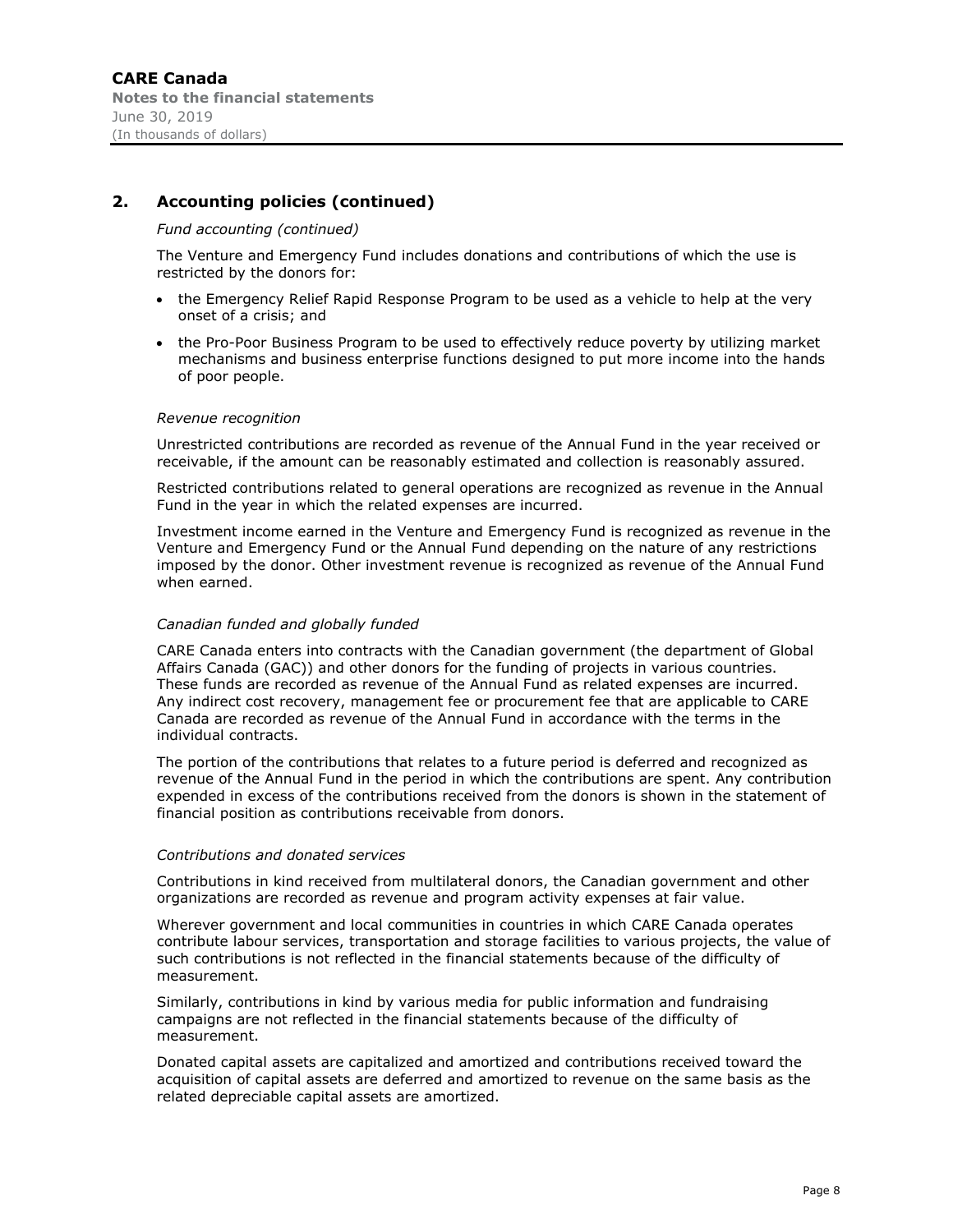# **2. Accounting policies (continued)**

#### *Expense allocation*

CARE Canada's expenses are recorded and reported by program and support services. CARE Canada incurs a number of general support expenses that are common to the administration of CARE Canada and its programs. General support expenses incurred in CARE Canada's Canadian operations are included under Country office management and international programming, Management and general and Fundraising, public and donor relations. There is no allocation of Canadian general support expenses to different program activities. General support expenses, such as budgeting, accounting, human resources, and information technology, incurred in CARE Canada's six (six in 2018) overseas country offices are allocated to program activities. Personnel costs are allocated based on the percentage of relevant employees' time involved in supporting the program and other operating and general expenses are allocated on a proportionate basis relating to the function. Such allocations are reviewed, updated and applied on a prospective basis.

#### *Financial instruments*

CARE Canada's financial instruments consist of cash and cash equivalents, amounts receivable, contributions receivable from donors, restricted investments, loans receivable, accounts payable and accrued liabilities, government remittances payable and long-term debt.

CARE Canada initially measures its financial assets and financial liabilities at fair value. CARE Canada subsequently measures all its financial assets and financial liabilities at amortized cost, except for cash and cash equivalents and restricted investments which are measured at fair value.

Transaction costs related to financial assets measured at fair value are expensed as incurred. Transaction costs related to other financial assets and liabilities are included or deducted in the initial measurement of the asset or liability.

#### *Cash and cash equivalents*

Cash and cash equivalents include internally restricted and unrestricted cash and cash equivalents. In accordance with the investment policy approved by the Board of Directors, cash and cash equivalents are held in highly liquid investments which are readily convertible to a known amount of cash and are subject to an insignificant risk of change in value.

#### *Capital assets*

Capital assets acquired for direct use in donor-funded projects are expensed in the year of acquisition as CARE Canada is not entitled to ownership. Those that are not project-specific are capitalized and amortized over their estimated useful life. Contributed capital assets are recorded at fair value at the date of contribution.

For internally used software, the acquisition costs of software licences and associated consulting costs and the payroll costs of employees directly associated with the implementation of the asset are capitalized. The costs of software maintenance, training and data conversion are expensed in the period incurred.

Amortization is provided on a straight-line basis over the estimated useful lives as follows:

| <b>Buildings</b>   | 10 and 40 years |
|--------------------|-----------------|
| Vehicles           | 3 years         |
| Office equipment   | 5 years         |
| Computer equipment | 3 years         |
| Computer software  | 1 to 7 years    |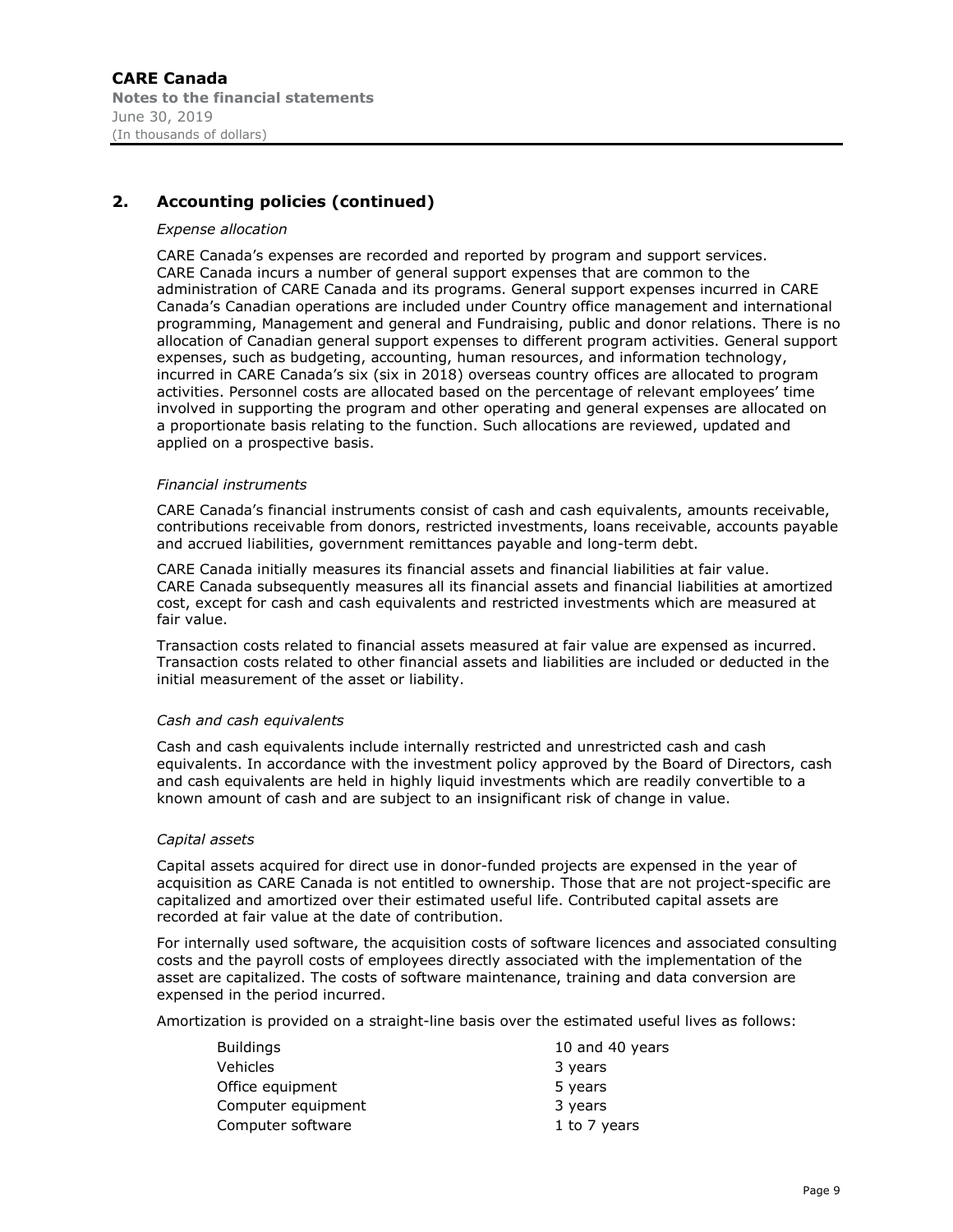# **2. Accounting policies (continued)**

#### *Capital assets (continued)*

Land is not amortized due to its infinite life.

#### *Impairment of long-lived assets*

Long-lived assets are reviewed for impairment whenever events or changes in circumstances indicate that their carrying amount may not be recoverable. An impairment loss is recognized when the asset no longer has long-term service potential. The amount of the impairment loss is determined as the excess of the net carrying value of the asset over its residual value.

#### *Foreign currency translation*

Monetary assets and liabilities denominated in foreign currencies are translated into Canadian dollars at exchange rates in effect at the statement of financial position date. All other assets and liabilities are translated at their historical rate. Revenue and expense items are translated using average monthly rates. Any resulting foreign exchange gains or losses are recorded in the statement of operations.

#### *Use of estimates*

The preparation of financial statements in accordance with Canadian accounting standards for not-for-profit organizations requires management to make estimates and assumptions that affect the reported amounts of assets and liabilities and disclosures of contingent assets and liabilities at the date of the financial statements and the reported amounts of revenues and expenses during the period.

Significant estimates include assumptions used in estimating the recoverability of project expenditures and the determination of the allowance for doubtful contributions receivable from donors, the allowance for doubtful amounts receivable, the useful life of capital assets, the fair value of restricted investments, the amount of certain accrued liabilities and the fair value of contributions in kind. Actual results could differ from management's best estimates as additional information becomes available in the future.

# **3. Capital management**

CARE Canada's objectives in managing capital are:

- a) to ensure that sufficient financial resources are in place to deliver on the priorities set by the Board of Directors during its annual budget and business plan review;
- b) to safeguard its ability to continue as a charitable organization and meet the objectives of the different funds as described in Note 2;
- c) to maintain the Annual Fund's unrestricted reserve to an equivalent of a minimum of six months of operating expenses; and
- d) to invest funds in financial instruments that conform to the investment policy and which present a low risk for CARE Canada.

CARE Canada manages several funding agreements with external restrictions that specify the conditions for using these financial resources. CARE Canada has complied with the requirements respecting these restricted contributions. CARE Canada monitors its capital by reviewing various financial metrics, including cash flows and variances to forecasts and budgets.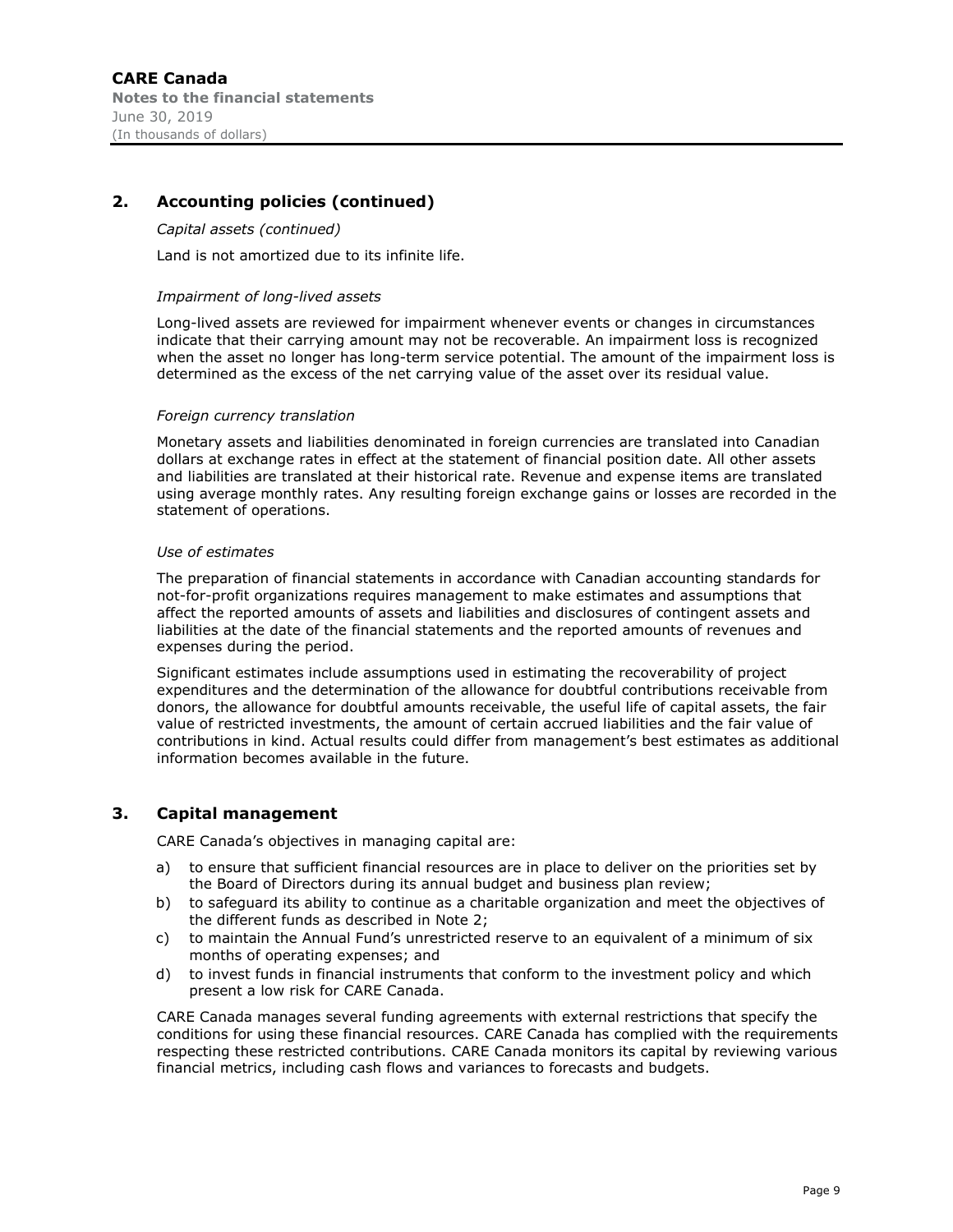# **3. Capital management (continued)**

During the year, CARE Canada transferred an amount of \$165 of the Venture and Emergency Fund into the unrestricted Annual Fund to cover the education, training and logistics of the emergency relief through CARE Canada's rapid response team.

Capital management objectives, policies and procedures are unchanged since the preceding year. CARE Canada has complied with all the capital requirements.

# **4. Deferred contributions**

Short-term deferred contributions represent externally restricted contributions to fund program expenses for the next twelve months.

|                                                                           | 2019              | 2018              |
|---------------------------------------------------------------------------|-------------------|-------------------|
| Balance, beginning of year                                                |                   |                   |
| Short-term deferred contributions<br>Contributions receivable from donors | 34,371<br>(5,652) | 42,662<br>(5,264) |
|                                                                           | 28,719            | 37,398            |
| Amounts received during the year                                          |                   |                   |
| Cash                                                                      | 89,268            | 101,676           |
| In-kind (Note 7)                                                          | 7,137             | 7,464             |
|                                                                           | 96,405            | 109,140           |
| Amounts recognized as revenue                                             | (99,284)          | (117, 819)        |
|                                                                           | (2,879)           | (8,679)           |
| Balance, end of year                                                      | 25,840            | 28,719            |
| Balance, end of year represented by:                                      |                   |                   |
| Short-term deferred contributions                                         | 31,933            | 34,371            |
| Contributions receivable from donors                                      | (6,093)           | (5,652)           |
|                                                                           | 25,840            | 28,719            |

Contributions receivable include \$1,685 (\$2,246 in 2018) associated with projects held with GAC.

Short-term deferred contributions include \$1,772 (\$2,020 in 2018) of advances to partners that are unspent as at June 30, 2019. This amount is included in amounts receivable in the statement of financial position.

Amounts recognized as revenue totaling \$99,284 (\$117,819 in 2018) are allocated between fundraising, Canadian funded, globally funded, CARE International members and miscellaneous and investment revenue.

#### *Restricted investments*

Long-term deferred contributions of \$230 (\$230 in 2018) are represented by restricted investments in fixed income securities. The principal of \$230 must be maintained until 2031. The fair value of the restricted investments is \$245 (\$246 in 2018) which consists of Canadian bonds. Coupon rates on the bonds as at June 30, 2019, range between 2.48% and 3.05% (between 2.30% and 3.05% in 2018) and will mature between December 2019 and June 2024 (December 2018 and April 2023 in 2018).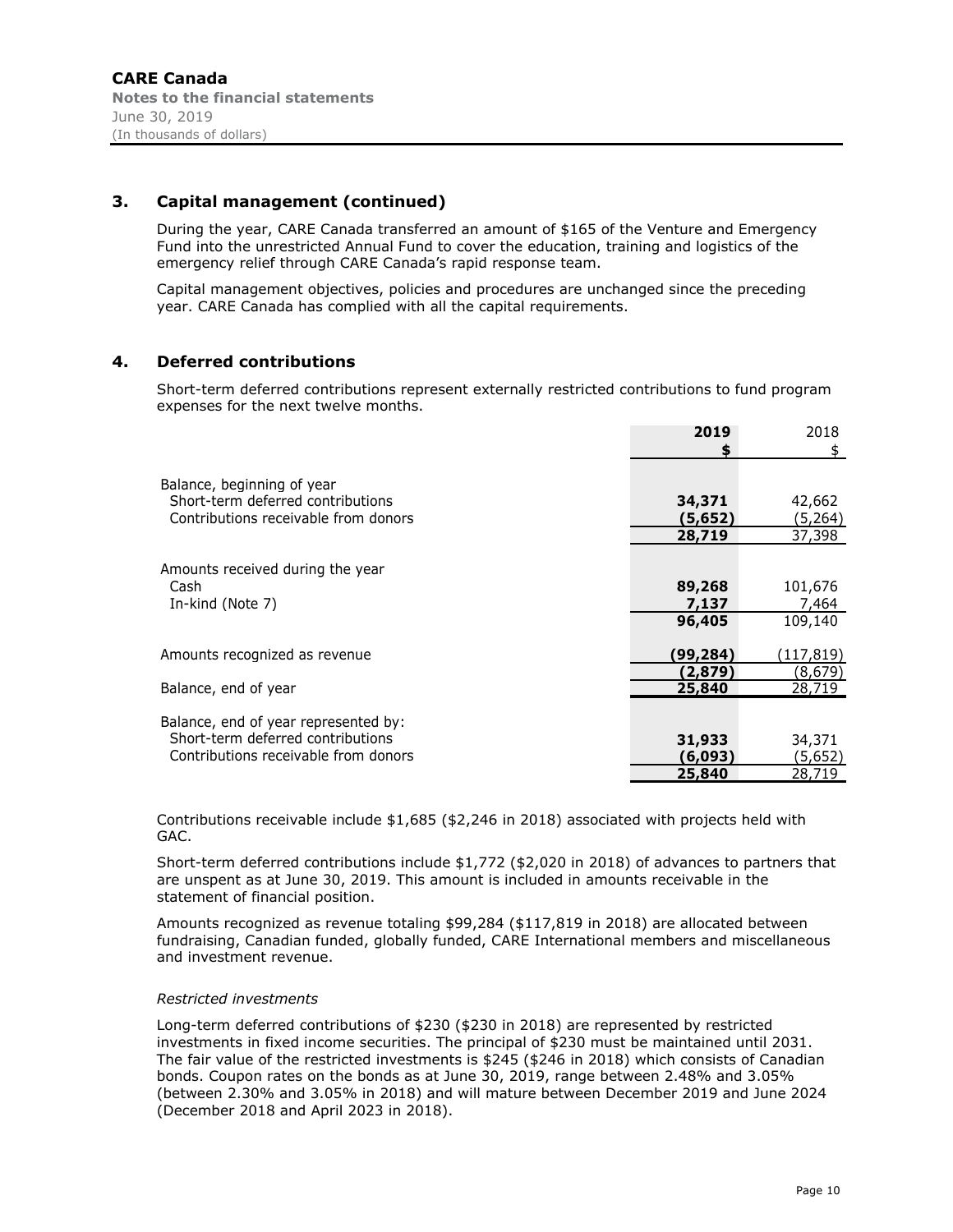# **5. Capital assets**

|                    |        |                    | 2019            | 2018     |
|--------------------|--------|--------------------|-----------------|----------|
|                    |        | <b>Accumulated</b> | <b>Net book</b> | Net book |
|                    | Cost   | amortization       | value           | value    |
|                    | \$     |                    | \$              | \$       |
|                    |        |                    |                 |          |
| Land               | 249    |                    | 249             | 249      |
| <b>Buildings</b>   | 4,516  | 1,715              | 2,801           | 2,937    |
| <b>Vehicles</b>    | 925    | 885                | 40              | 116      |
| Office equipment   | 560    | 540                | 20              | 21       |
| Computer equipment | 880    | 752                | 128             | 93       |
| Computer software  | 4,820  | 4,471              | 349             | 57       |
|                    | 11,950 | 8,363              | 3,587           | 3,473    |

Cost and accumulated amortization as at June 30, 2018, amounted to \$11,866 and \$8,393 respectively.

# **6. Long-term debt**

|                                                                                                                                                                                                                                    | 2019 | 2018 |
|------------------------------------------------------------------------------------------------------------------------------------------------------------------------------------------------------------------------------------|------|------|
|                                                                                                                                                                                                                                    |      |      |
| Mortage payable in monthly instalments of \$21, including<br>principal and interest at an annual rate of 3.80%, secured<br>by land and a building with a net book value of \$3,186<br>$($3,327$$ in 2017), repaid during the year. |      | 84   |
| Current portion                                                                                                                                                                                                                    |      | [84] |
|                                                                                                                                                                                                                                    |      |      |

The fair value of the mortgage approximates its book value.

# **7. Contributions in kind**

Contributions in kind received from multilateral donors, Government of Canada and other organizations are recorded as revenue and program activity expenses at fair value. Contributions in kind included in revenue and program activity expenses are as follows:

|                 | 2019  | 2018  |
|-----------------|-------|-------|
|                 |       | \$    |
| Country Offices |       |       |
| Zimbabwe        | 339   | 1,163 |
| Kenya           | 6,798 | 6,301 |
|                 | 7,137 | .464  |

# **8. Pension plan**

The pension plan for employees of CARE Canada (the "Plan") is a defined contribution plan covering all employees of CARE Canada who meet eligibility requirements as specified in the plan agreement. CARE Canada is required to contribute 5% of the employee's gross earnings for all members. CARE Canada contributed \$261 (\$261 in 2018) during the year.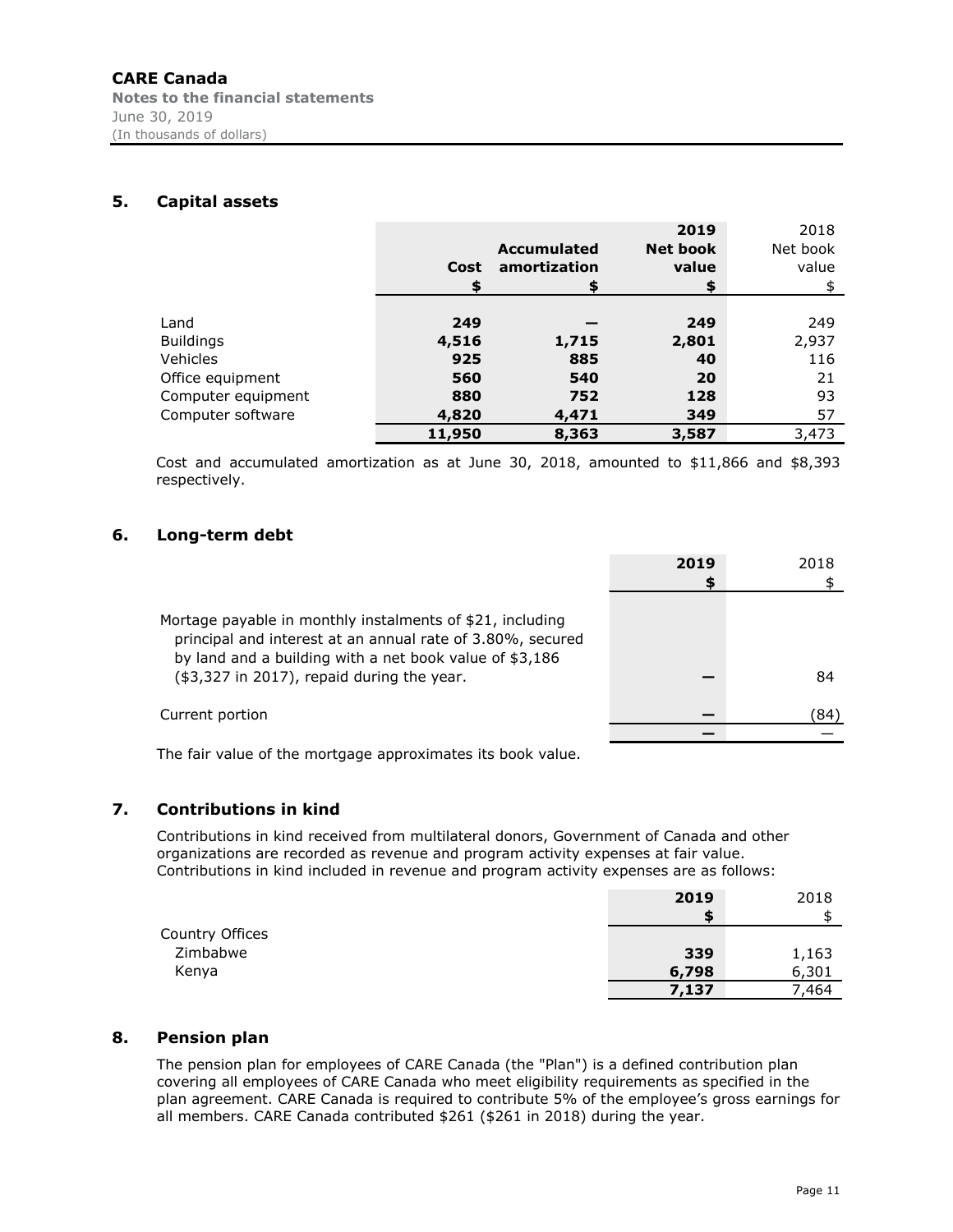# **9. Controlled entity**

CARE Canada has committed to provide funds to the CEP Investment Trust to fund certain investment activities. The loans are unsecured and without any established term of repayment. The fair value of the loans receivable is approximately \$331 (\$328 in 2018).

As at December 31, 2018, the CEP Investment Trust had total assets of \$316 (\$317 in 2017), total liabilities of \$333 (\$329 in 2017) and a capital deficit of \$17 (deficit of \$12 in 2017). Total revenues in 2018 were nil (nil in 2017) and expenses were \$6 (\$3 in 2017). The CEP Investment Trust made a capital distribution of nil to CARE Canada in 2018 (nil in 2017).

# **10. Commitments and contingent liabilities**

#### *Leases*

CARE Canada is committed under operating leases in country offices and in Canada which mature between 2020 and 2021. The annual minimum payments are as follows:

|            | ъ   |
|------------|-----|
| 2020       | 432 |
| 2021       | 14  |
| 2022       |     |
| 2023       |     |
| 2024       |     |
| Thereafter |     |

#### *Legal actions*

In the ordinary course of business, CARE Canada becomes involved in various legal actions. While the ultimate effect of such actions cannot be ascertained at this time, management believes that their resolution will not have a material adverse effect on the financial statements.

#### *Uncertain tax position*

CARE Canada has appealed and is currently negotiating a disputed tax assessment related to expatriating CARE International's staff in Kenya. The maximum exposure is currently established at \$3,010 (\$3,010 in 2018) under which CARE Canada's portion is estimated at \$624 (\$660 in 2018). A portion of CARE Canada's estimated exposure has been reflected in these financial statements and is included in accounts payable and accrued liabilities.

#### *Credit facility*

An unsecured line of credit of \$2,000 (\$2,000 in 2018), renewable on an annual basis, is available for use by CARE Canada. Advances under the line of credit bear interest at the bank's prime rate and are repayable on demand. As at June 30, 2019, there was no outstanding balance (nil in 2018). A funded project in Cuba by GAC required a letter of guarantee of \$500. This reduces the amount of available credit.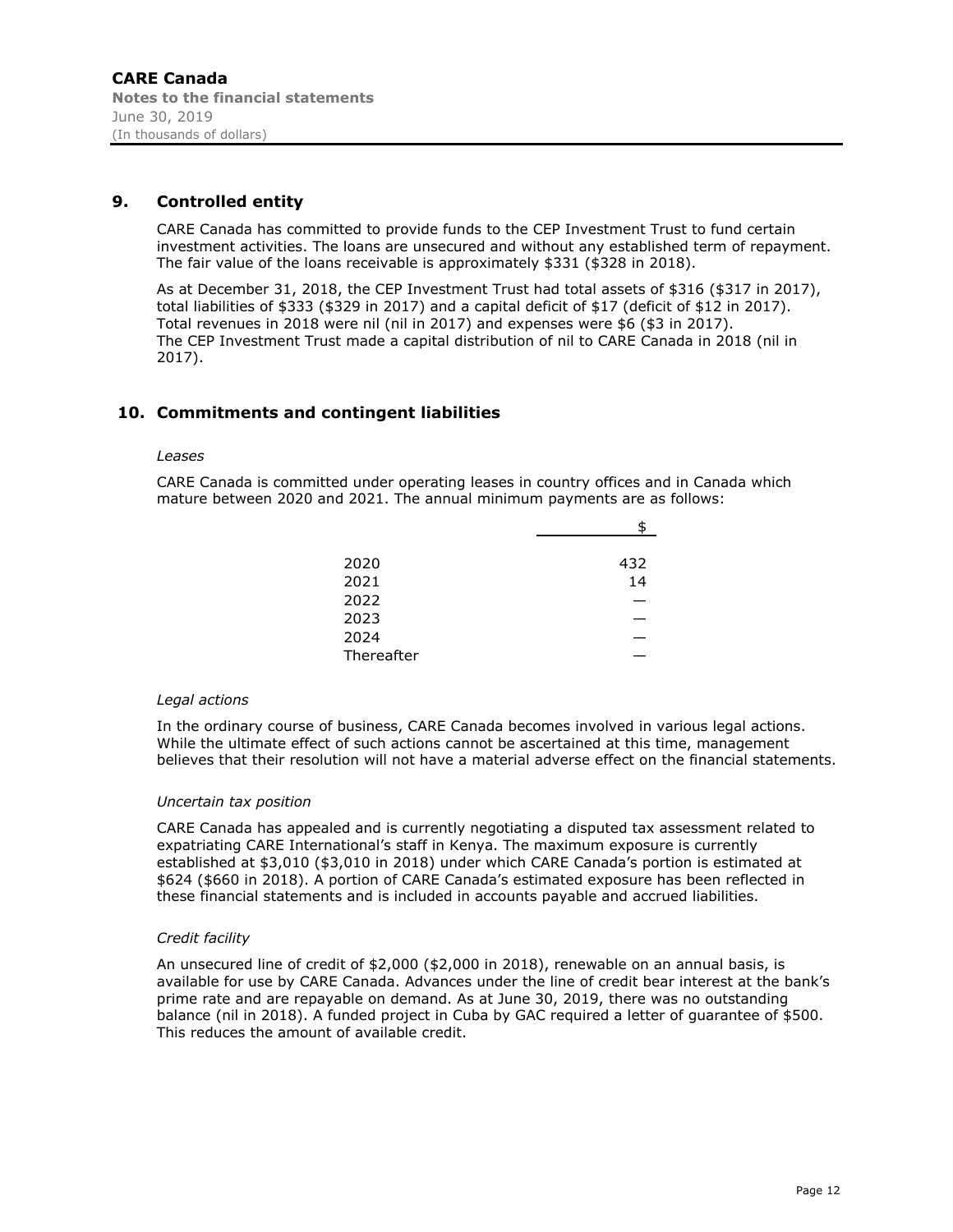# **11. Government contributions**

As stated in Note 2, the contributions from GAC and other contributions are subject to restrictions as to the use of the funds. CARE Canada's accounting records, as well as those of member institutions subcontracted to execute the projects, are subject to audit by GAC and other funding agencies to identify instances, if any, in which the amounts charged to projects have not complied with the agreed terms and conditions, and which, therefore, would be refundable to the funding agency. Adjustments to the financial statements as a result of these audits, if any, will be recorded in the period in which they become known.

# **12. Allocation of expenses**

A portion of program activities is related to administration costs incurred in CARE Canada's six (six in 2018) overseas country offices. These costs have been allocated as follows:

|                                                     | 2019<br>\$ | 2018<br>\$ |
|-----------------------------------------------------|------------|------------|
| Allocated to:                                       |            |            |
| Program activities                                  | 1,646      | 1,565      |
| Humanitarian programs                               |            |            |
| Development programs                                |            |            |
| Food & Nutrition Security and Resilience to Climate |            |            |
| Change                                              | 860        | 1,006      |
| A Life Free from Violence                           | 7          | 20         |
| Sexual, Reproductive and Maternal Health            | 146        | 151        |
| Women's Economic Empowerment                        | 199        | 263        |
| Other                                               | 623        | 458        |
|                                                     | 3,481      | 3,463      |
|                                                     |            |            |
| Allocated from:                                     |            |            |
| Support services                                    | 3,481      | 3,463      |

# **13. Financial instruments**

#### *Fair values*

The carrying values of amounts receivable, contributions receivable from donors, accounts payable and accrued liabilities and government remittances payable approximate their fair values due to the relatively short periods to maturity of the instruments.

Refer to Notes 4 and 6 for fair values related to CARE Canada's other financial instruments.

#### *Investment risk*

CARE Canada's Board of Directors has approved an investment policy that provides the guidelines for managing the investments of the organization. The overall objective of CARE Canada's investment program is to allocate the assets of CARE Canada in order to support the strategic and operational objectives of the organization.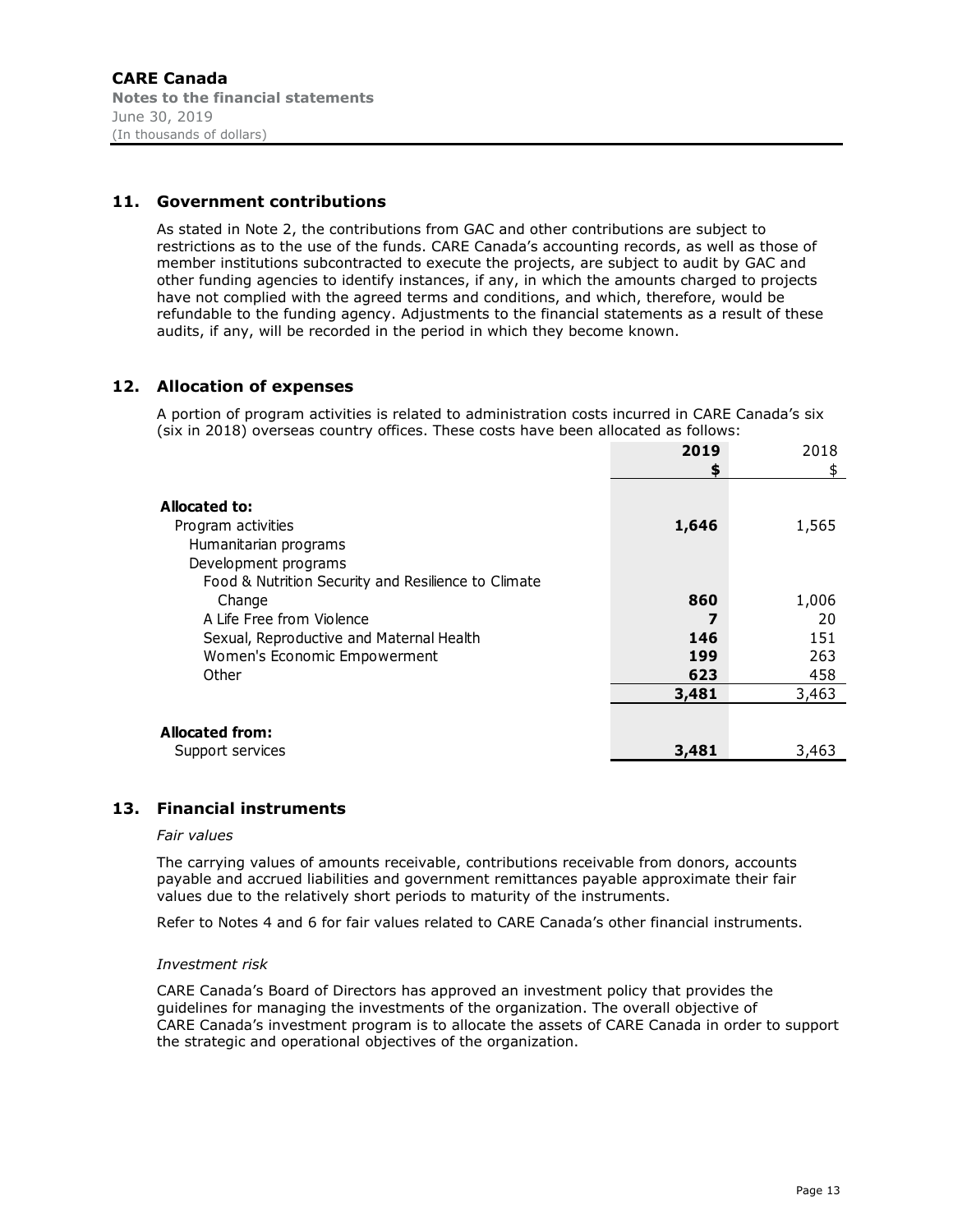# **13. Financial instruments (continued)**

#### *Market risk*

Market risk is the risk that the fair value or future cash flow of a financial instrument will fluctuate because of changes in market prices. Market risk is comprised of three types of risk: currency risk, interest rate risk and other price risk. CARE Canada is mainly exposed to currency risk and interest rate risk.

#### *Currency risk*

CARE Canada operates internationally, giving rise to significant exposure to market risks from changes in interest rates and foreign exchange rates. CARE Canada does not use derivatives to hedge its foreign exchange risk but relies on prudent cash management practices to minimize exposure to foreign exchange risk.

Amounts denominated in foreign currencies are as follows:

|                       |                 | 2019               |          | 2018               |
|-----------------------|-----------------|--------------------|----------|--------------------|
|                       | <b>Monetary</b> | <b>Monetary</b>    | Monetary | Monetary           |
|                       | assets          | <b>liabilities</b> | assets   | <b>liabilities</b> |
|                       | \$              | \$                 | \$       | \$                 |
|                       |                 |                    |          |                    |
| United States dollars | 8,766           | 3,971              | 11,381   | 5,764              |
| British pounds        | 312             | 277                | 2,847    |                    |
| <b>Euros</b>          | 1,513           | 644                | 1,196    | 383                |
| Chad XAF              | 2,073           | 3,312              | 3,931    | 4,720              |
| Cuban pesos           | 8               | З                  | 3        |                    |
| Indonesian rupiahs    | 353             | 430                | 91       | 154                |
| Kenyan shillings      | 910             | 1,498              | 882      | 2,043              |
| Zambian kwachas       | 246             | 606                | 625      | 1,011              |
|                       | 14,181          | 10,741             | 20,956   | 14,077             |

Monetary assets include cash and cash equivalents, amounts receivable and contributions receivable from donors. Monetary liabilities include accounts payable and accrued liabilities and deferred contributions.

#### *Interest rate risk*

Interest rate risk refers to adverse consequences of interest rate changes on CARE Canada's cash flows, financial position, investment income and interest expenses. CARE Canada's mortgage and fixed income investments are exposed to interest rate changes. The impact of adverse changes in rates is not considered material.

#### *Credit risk*

Credit risk arises from the potential that one party to a financial instrument will fail to discharge an obligation and cause the other party to incur a financial loss.

The maximum credit exposure of CARE Canada is represented by the fair value of the restricted investments and all receivables as presented in the statement of financial position.